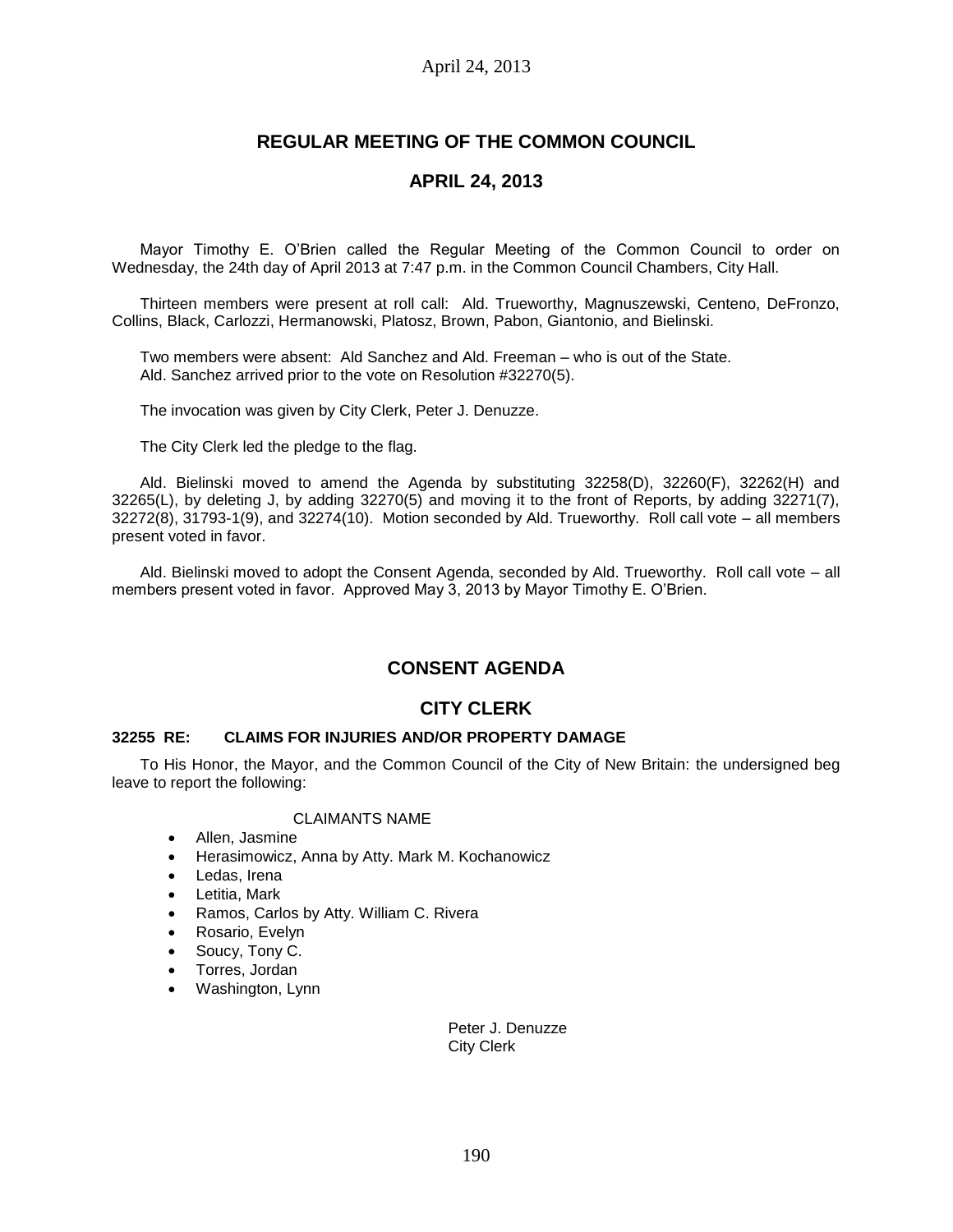## **FINANCE DEPARTMENT**

### **32256 RE: LINE ITEM TRANSFERS – 3/6/13 THRU 4/16/13**

To His Honor, the Mayor, and the Common Council of the City of New Britain: the undersigned beg leave to report the following:

In accordance with the city of New Britain ordinance of Article VII – Finance, Section 2-494(c), the following departments have transferred monies from one line item to another within their departmental budget (total department budget has not changed). Each transfer will be continuously numbered from month to month throughout the fiscal year. This report represents the transfers executed by the mayor in accordance with the aforementioned ordinance for the period ending April, 16, 2013

| 13. Department:           | Voters - Republican                                                                                    |            |        |                                              |  |
|---------------------------|--------------------------------------------------------------------------------------------------------|------------|--------|----------------------------------------------|--|
| From:                     | 001104002-5331                                                                                         |            |        | (Professional Services)                      |  |
|                           | 001104002-5412                                                                                         |            |        | (Telecommunications)                         |  |
| To:                       | 001104002-5610                                                                                         | \$.        |        | (Postage)                                    |  |
|                           | 001104002-5611                                                                                         | \$.        | 500.00 | (Office Supplies)                            |  |
|                           | 001104002-5810                                                                                         |            |        | (Dues/Fees/Memberships)                      |  |
| Amount:                   |                                                                                                        |            |        |                                              |  |
| <b>Brief Description:</b> | Postage needed for State required canvassing of voters, office supplies<br>and ROVAC Spring Conference |            |        |                                              |  |
|                           |                                                                                                        | \$2,000.00 |        | \$1,500.00<br>\$500.00<br>900.00<br>\$600.00 |  |

Jonathan Perugini Budget & Capital Projects Fiscal Officer

## **PURCHASING DEPARTMENT**

#### **32257 RE: SALE OF SAW TIMBER AND CORDWOOD AT WHIGVILLE RESERVOIR – PUBLIC WORKS DEPT.**

To His Honor, the Mayor, and the Common Council of the City of New Britain: the undersigned beg leave to report the following:

A Public Bid was solicited by Connwood Foresters, Inc. and received in accordance with the Purchasing Ordinances of the City of New Britain for the sale of Saw Timber and Cordwood on the Property of the New Britain Public Works Department, Utilities Division. Connwood Foresters, Inc. has a contract with the City to provide professional forestry services, which includes the marketing and sale of timber. Connwood Foresters, Inc. through their forest inventory and management planning services determined that 1217 trees on the Utilties Department's property needed to be harvested for saw timber and 1728 trees needed to be harvested for cordwood.

Invitations to bid were solicited by Connwood Foresters, Inc. The bids when received by Connwood Foresters, Inc. were reviewed, and checked for conformance. The responses received are on file in the Town Clerk's Office. The responses were also presented to the Water Commission at their April 9, 2013 meeting. The Water Commission at this meeting voted and approved that the sale of the Saw Timber and Cordwood be awarded to Gutchess Lumber Company, Inc., the highest bidder for the wood.

> Jack Pieper Purchasing Agent

## **32259 RE: JULY 4, 2013 FIREWORKS – PARKS AND RECREATION DEPT.**

To His Honor, the Mayor, and the Common Council of the City of New Britain: the undersigned beg leave to report the following: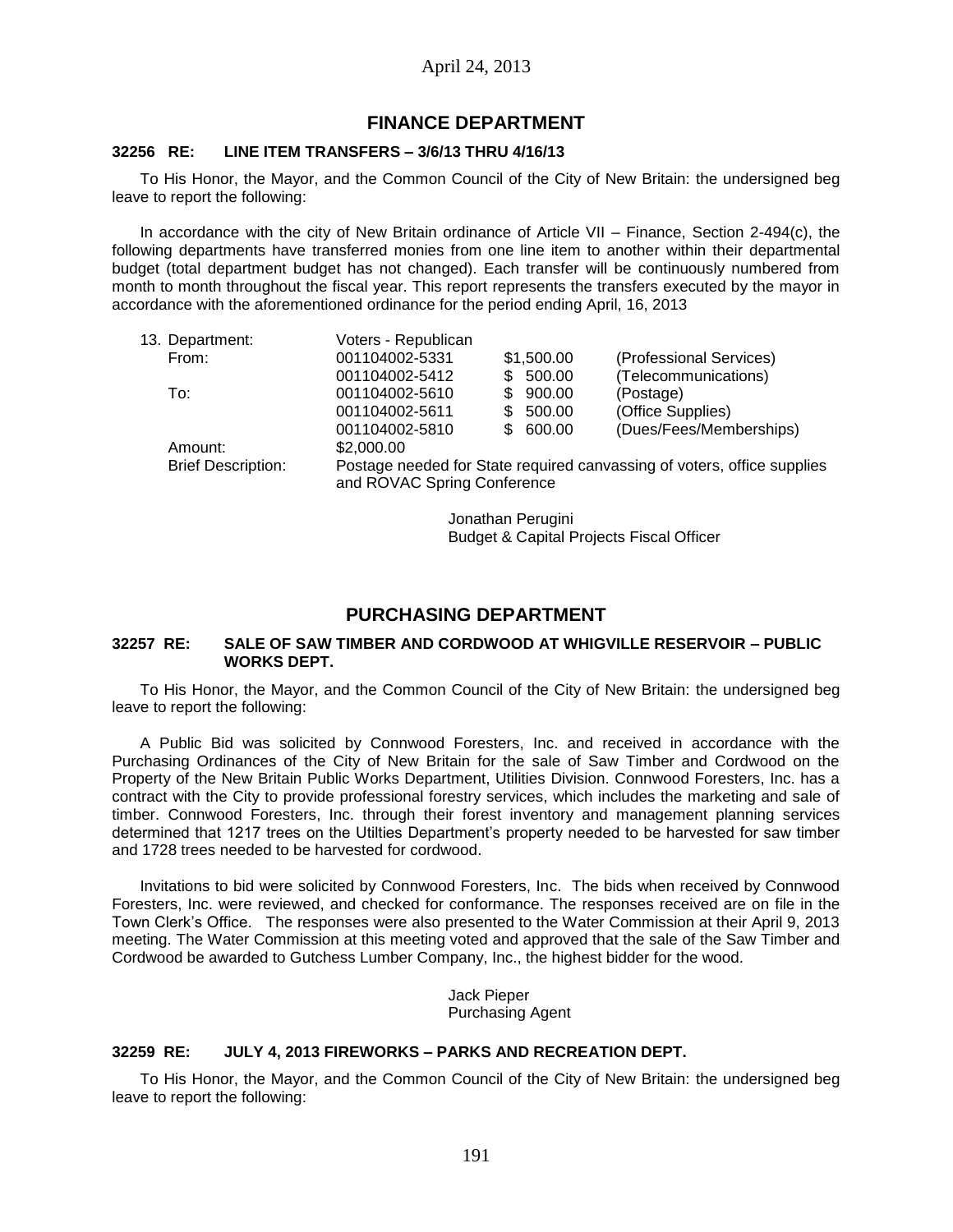Public Bid No. 3710 was solicited and received in accordance with the Purchasing Ordinances of the City of New Britain for the July 4, 2013 Fireworks for the Public Works Department, Parks & Recreation Division. Funding will be available for the July 4, 2013 Fireworks within the July 4th Fireworks Fund 25417002-5807.

Invitations to bid were solicited and the bid was duly advertised in the New Britain Herald, the City and State of Connecticut's Department of Administration Services websites and mailed to eleven (11) Fireworks Display Companies. The Purchasing Agent did not receive any letters from the Fireworks Display Companies on the mailing list who indicated that they could not respond to the bid request. The responses received are on file in the Town Clerk's Office.

The bids were reviewed for conformance to specifications by the Parks & Recreation Department's Administration and the Purchasing Agent. The bids were reviewed to determine the shell size, shell type, number of shells, music provided during the display, the length of the fireworks display and a complete description of the finale included in the bid prices submitted. Pyrotecnico of New Castle, PA bid proposal had more firework shells and the display length was longer than the other bidder. Pyrotecnico was awarded the bid last year for the July 4, 2012 Fireworks Display. Their firework display, last year, was good and enjoyed by the public who watched it. Therefore the Deputy Director of the Public Works Department is recommending that the bid be awarded to Pyrotecnico of New Castle, PA per the specifications of Bid 3710.

RESOLVED: That the Purchasing Agent is hereby authorized to enter into a contract and issue a purchase order to Pyrotecnico of New Castle, PA in the amount of \$25,000.00 for the July 4, 2013 Fireworks Display per the pricing, terms and specifications of Public Bid No. 3710.

> Jack Pieper Purchasing Agent

### **32260 RE: FIRE HYDRANTS FOR THE PUBLIC WORKS DEPT**

To His Honor, the Mayor, and the Common Council of the City of New Britain: the undersigned beg leave to report the following:

Public Bid No. 3721 was solicited and received in accordance with the Purchasing Ordinances of the City of New Britain for Fire Hydrants for the Public Works Department, Utilities Division. Funding is available for this purchase within the Public Works Department, Utilities Division's account number, 9303500204-5659, Water Maintenance Expense, Operating Material and Supplies.

Invitations to bid were solicited and the bid was duly advertised in the New Britain Herald Newspaper, the City and State of Connecticut's Department of Administration Services websites and mailed to twentyone (21) Fire Hydrant Companies. The Purchasing Agent did not receive any letters from the Fire Hydrant Companies on the mailing list who indicated they could not provide a response to the bid request. The Responses received are on file in the Town Clerks Office.

The bid was reviewed for conformance to specifications by the Public Works Department , Utilities Division's Administration and the Purchasing Agent. HD Supply Waterworks which is a New Britain based company has submitted a bid that met all bid specifications and was within 10% of the lowest bid submitted by a company located within the state. Per City Ordinance Section 2-578 item 10, HD Supply Waterworks agreed to lower their bid to match the price submitted by the lowest bidder. Therefore the Deputy Public Works Director is recommending that the bid be awarded to HD Supply Waterworks of New Britain, CT who met all of the bid specifications for the Fire Hydrants. The bid results were presented to the Water Commission at their April 09, 2013 meeting. At this meeting they approved the Deputy Public Works Director's recommendations for the purchase of the Fire Hydrants from HD Supply Waterworks of New Britain, CT.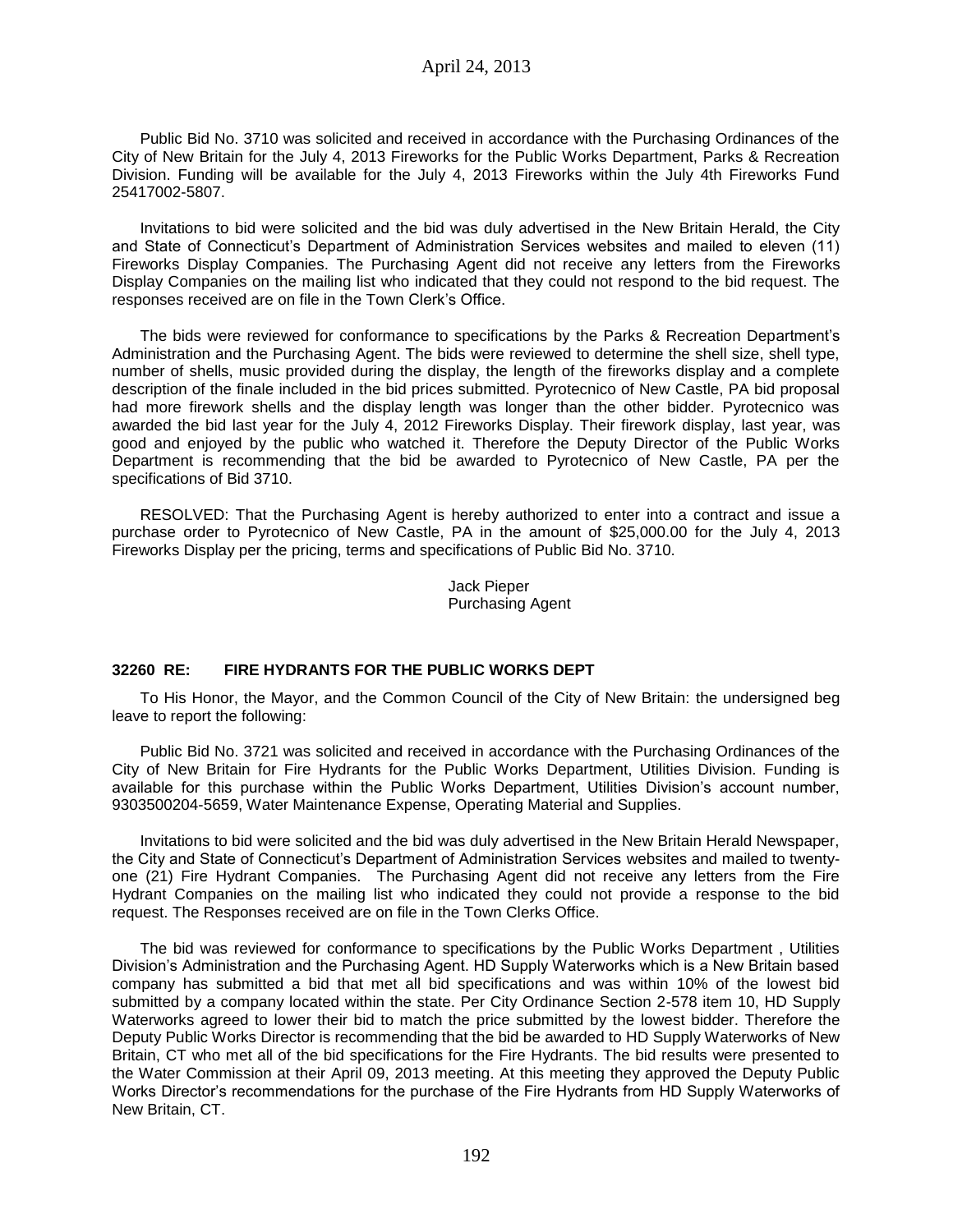RESOLVED: That the Purchasing Agent is hereby authorized to issue a standing purchase order to HD Supply Waterworks of New Britain, CT at the unit price of \$2,006.00 per Fire Hydrant per the terms and specifications of Public Bid No. 3721.

#### Jack Pieper Purchasing Agent

## **32261 RE: DUCTILE IRON PIPES – PUBLIC WORKS DEPT.**

To His Honor, the Mayor, and the Common Council of the City of New Britain: the undersigned beg leave to report the following:

Public Bid No. 3722 was solicited and received in accordance with the Purchasing Ordinances of the City of New Britain for Ductile Iron Pipes of various sizes for the Public Works Department/Utilities Division. Funding is available for this purchase within the Public Works Department/Utilities Divisiont's Account Number, 9303500204-5659, Water Maintenance Expense, Operating Material and Supplies.

Invitations to bid were solicited and the bid was duly advertised in the New Britain Herald newspaper, the City and State of Connecticut's Department of Administration Services websites and mailed to eighteen (18) Pipe Companies. The Purchasing Agent did not receive any letters from the Pipe Companies on the mailing list who indicated that they could not respond to the bid request. The Responses received are on file in the Town Clerks Office.

The bids were reviewed for conformance to specifications by the Public Works Department/Utilities Division's Administration and the Purchasing Agent. HD Supply Waterworks which is a New Britain based company has submitted a bid that met all the bid specifications and was the lowest bidder for all of the Ductile Iron Pipe. Therefore the Deputy Director of the Public Works Department is recommending that the bid be awarded to HD Supply Waterworks of New Britain, CT. The bid results were presented to the Water Commission at their April 9, 2013 meeting. At this meeting they approved the Deputy Director of the Public Works Department recommendation for the purchase of the Ductile Iron Pipes from HD Supply Waterworks of New Britain, CT.

RESOLVED: That the Purchasing Agent is hereby authorized to issue a standing purchase order to HD Supply Waterworks of New Britain, CT for the purchase of Ductile Iron Pipes as per the attached prices, specifications and terms of Public Bid No 3722.

> Jack Pieper Purchasing Agent

### **32262 RE: RESILIENT WEDGES AND BUTTERFLY WATER VALVES – PUBLIC WORKS DEPT.**

To His Honor, the Mayor, and the Common Council of the City of New Britain: the undersigned beg leave to report the following:

Public Bid No. 3723 was solicited and received in accordance with the Purchasing Ordinances of the City of New Britain for Resilient Wedges and Butterfly Water Valves for the Public Works Department/Utilities Division. Funding is available for this purchase within the Public Works Department/Utilities Division's account number, 9303500204-5659, Water Maintenance Expense, Operating Material and Supplies.

Invitations to bid were solicited and the bid was duly advertised in the New Britain Herald newspaper, the City and State of Connecticut's Department of Administration Services websites and mailed to thirteen (13) Resilient Wedge and Butterfly Water Valve Companies. The Purchasing Agent did not receive any letters from the Resilient Wedge and Butterfly Water Valve Companies on the mailing list who indicated they could not provide a response to the bid request. Only one (1) bid was received and is on file in the Town Clerk's Office.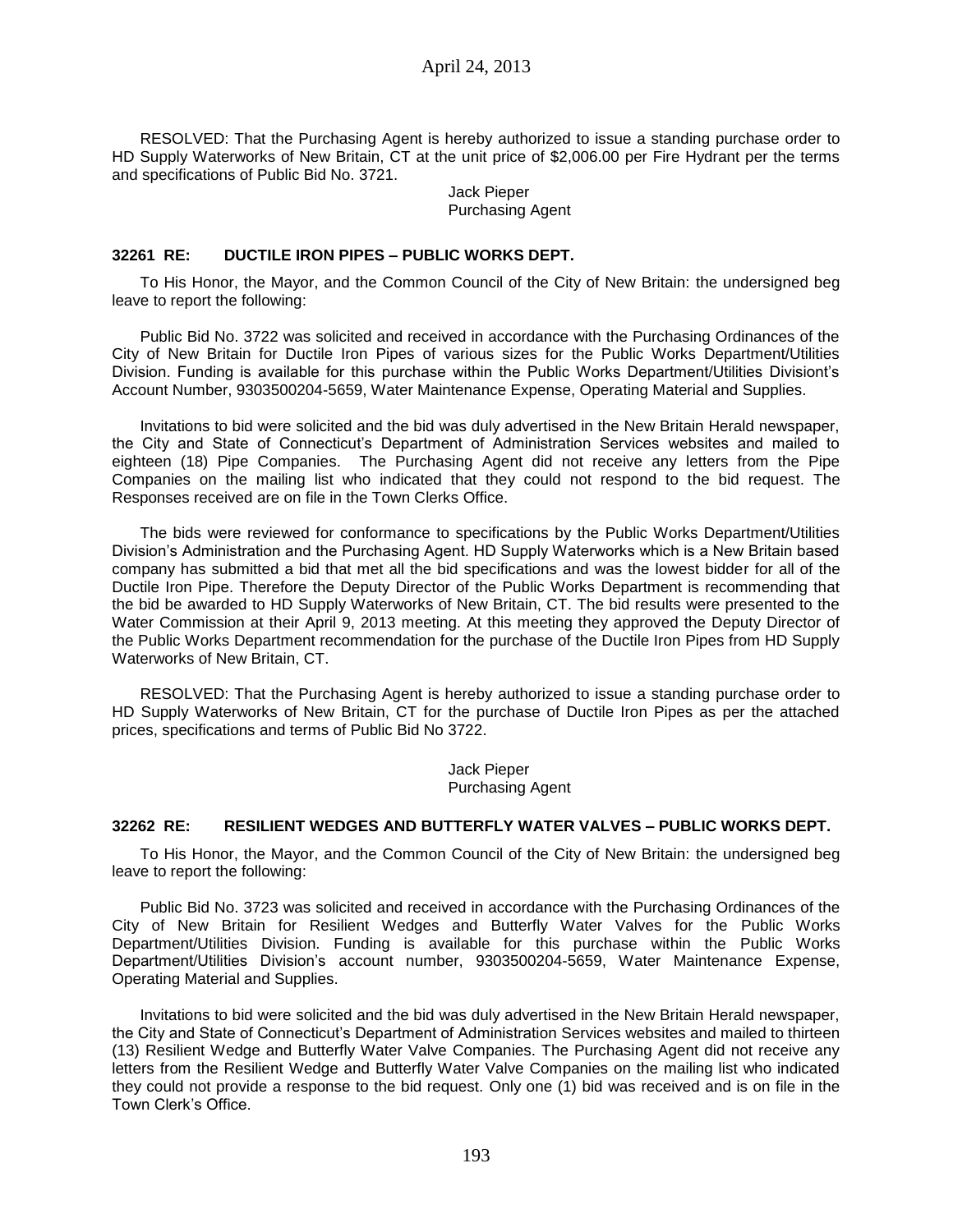The bid was reviewed for conformance to specifications by the Utilities Division's Administration and the Purchasing Agent. HD Supply Waterworks which is a New Britain based company submitted a bid that met all of the Bid Specifications for the Resilient Wedges and Butterfly Water Valves. They were awarded the bid last year and have been supplying the Resilient Wedges and Butterfly Water Valves to the Public Works Department, Utilities Division. Therefore the Deputy Director of the Public Works Department is recommending that the bid be awarded once again to HD Supply Waterworks of New Britain, CT who met all of the bid specifications. The bid results were presented to the Water Commission at their April 9, 2013 meeting. At this meeting they approved the Deputy Director of the Public Works Department's recommendations for the purchase of the Resilient Wedges and Butterfly Water Valves from HD Supply Waterworks of New Britain, CT.

RESOLVED: That the Purchasing Agent is authorized to issue a standing purchase order to HD Supply Waterworks of New Britain, CT. for the Purchase of Resilient Wedges and Butterfly Water Valves per the attached prices, specifications and terms of Public Bid No. 3723.

## Jack Pieper Purchasing Agent

## **32263 RE: WATER METERS FOR THE PUBLIC WORKS DEPARTMENT**

To His Honor, the Mayor, and the Common Council of the City of New Britain: the undersigned beg leave to report the following:

Public Bid No. 3724 was solicited and received in accordance with the Purchasing Ordinances of the City of New Britain for various size Water Meters for the Public Works Department, Utilities Division. Funding is available for this purchase within the Public Works Department, Utilities Division's account number 9303500204-5659, Water Maintenance Expense, Operating Material and Supplies.

Invitations to bid were solicited and the bid was duly advertised in the New Britain Herald Newspaper, the City and State of Connecticut's Department of Administration Services websites and mailed to thirteen (13) Water Meter Companies. The Purchasing Agent did not receive any letters from the Water Meter Companies on the mailing list who indicated that they could not provide a response to the bid request. Only one (1) bid response was received and is on file in the Town Clerk's Office.

The bid was reviewed for conformance to specifications by the Public Works Department, Utilities Division's, Administration and the Purchasing Agent. Ti-Sales of Sudbury, MA has been supplying Water Meters to the Public Works Department, Utilities Division. They were awarded the bid for the Water Meters last year. The Water Meters that they have been supplying the Public Works Department, Utilities Division, has met all of the bid specifications. Therefore the Deputy Director of the Public Works Department is recommending that the bid be once again awarded to Ti-Sales of Sudbury, MA. who met all of the bid specifications for the Water Meters. The bid results have also been presented to the Water Commission at their April 9, 2013, 2013 meeting. At this meeting they approved the Deputy Director of the Public Works Department's recommendation and the purchase of the Water Meters from Ti-Sales of Sudbury, MA

RESOLVED: That the Purchasing Agent is authorized to issue a standing purchase order to Ti-Sales of Sudbury, MA for the purchase of various size Water Meters on and as need basis per the attached pricing, terms and specifications of Public Bid No. 3724.

> Jack Pieper Purchasing Agent

## **32264 RE: EMERGENCY PURCHASE ORDER – FIELD TIME CLOCK AT ROCK CAT STADIUM**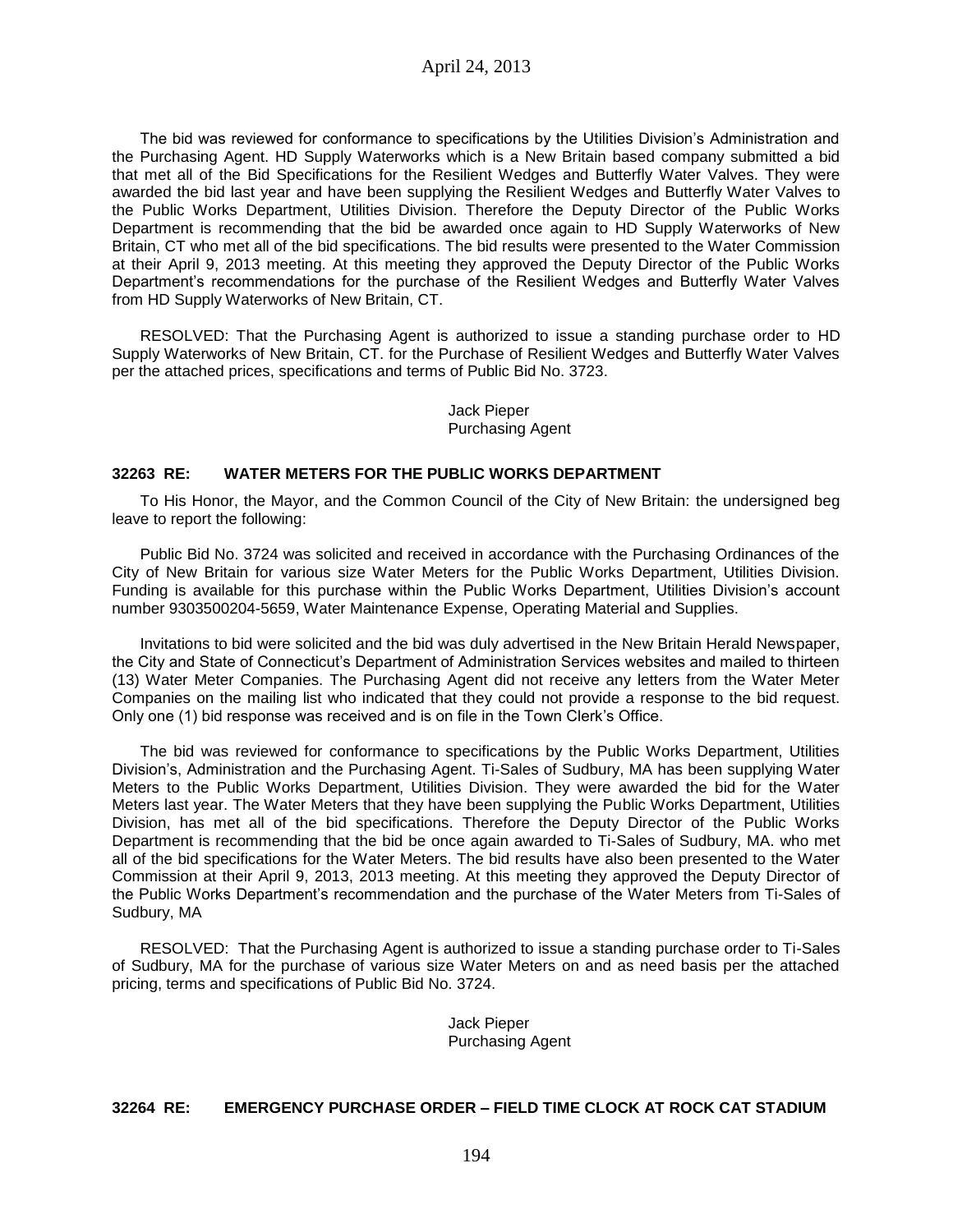To His Honor, the Mayor, and the Common Council of the City of New Britain: the undersigned beg leave to report the following:

In accordance with City Code of Ordinances, Chapter 2, Article VIII, Division V, Section 2-606a, an emergency purchase order was authorized by the Mayor and issued to the vendor listed below.

| Supplier                   | Services                | Price      |
|----------------------------|-------------------------|------------|
| Scoreboard Enterprise, Inc | <b>Field Time Clock</b> | \$7.590.00 |
| Mansfield, MA.             |                         |            |

The Purchasing Agent reports that no formal bid solicitation and advertisement as outlined in the Purchasing Ordnances were made for this item. In accordance with Section 2-606b of the City Code of Ordinances, the Purchasing Agent reports:

An Emergency Purchase Order was requested by the Public Works Department, Parks and Recreation Division for the Field Time Clock at Rock Cat Stadium. The existing Field Time Clock out lived it's life expectancy and stopped working. The Major League Baseball Association requires that AA baseball stadiums have a time clock visible to all players. Per the contractual obligation that the City has with the Rock Cats Organization the Field Time Clock needed to be replaced before their opening day at the stadium on Thursday, April 11, 2013. Scoreboard Enterprises, Inc was able to obtain a Field Time Clock. Because of the importance and urgency of obtaining and getting the Field Time Clock installed before the Rock Cats opening day, the Mayor under his executive authority approved this purchase. Funding for the new Field Time Clock came from the Public Works, Parks and Recreation Division's account number 003039101-5746, Capital Non Recurring, Miscellaneous Capital Projects.

> Jack Pieper Purchasing Agent

# **DEPARTMENT OF PUBLIC WORKS**

### **32265 RE: ON-CALL ENGINEERING SERVICES – SURVEY AND BASE MAPPING FOR DESIGN OF THE DOWNTOWN STREETSCAPE IMPROVEMENTS, PHASE III**

To His Honor, the Mayor, and the Common Council of the City of New Britain: the undersigned beg leave to report the following:

The following On-Call Engineering Project has been requisitioned following the award by the Common Council for On-Call Engineering Services, Bid #3620, approved at its Regular Meeting of October 26, 2011.

| Project Name: | Survey and Base mapping for Design of the Downtown Streetscape |  |  |  |
|---------------|----------------------------------------------------------------|--|--|--|
|               | Improvements, Phase III                                        |  |  |  |
| Vendor:       | Urban Engineers, Inc.                                          |  |  |  |
| Amount:       | \$36,550                                                       |  |  |  |
| Line Items:   | 0082950304-5331 Street Infrastructure, Professional Services   |  |  |  |
| Requested By: | Public Works Department, Engineering Division                  |  |  |  |

 Scope: Urban Engineers, Inc. will team with the Bongiovanni Group, Inc. to provide surveying and base mapping services for Design of the Downtown Streetscape Improvements, Phase III. The Survey and Base Mapping consists of the following Tasks: Task 1, perform property, right of way and ownership research and utility plan/document collection. Task 2; prepare a limited Right of Way Survey of the project area in accordance with the Regulations of Connecticut State Agencies and the Standards for Surveys and Maps in the State of Connecticut. Task 3; provide Topographic Mapping for the project area in conformance with Class T-2 and V-2 Standards. Task 4; provide ACAD files of the Base Surveys and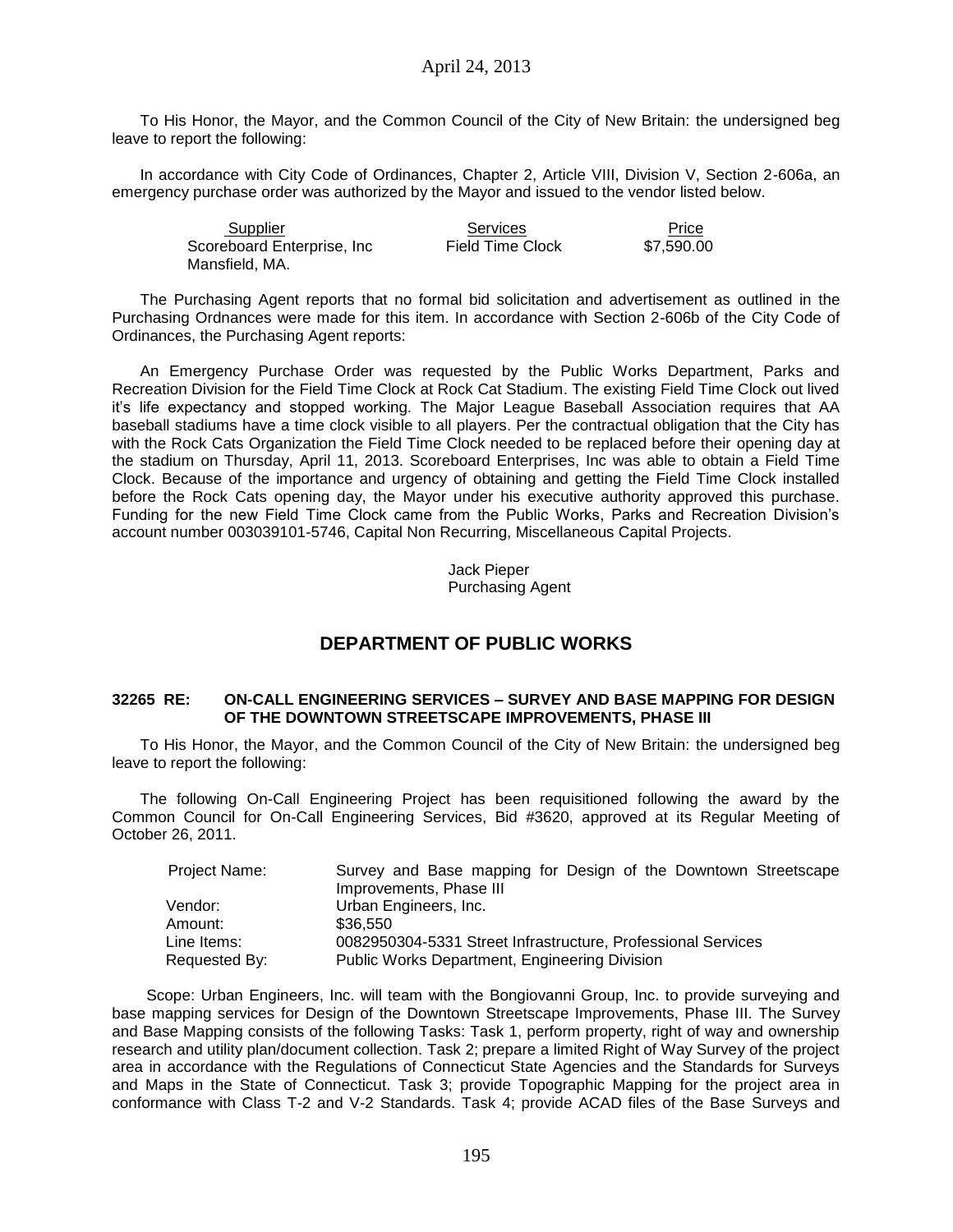surface files for the project area. A direct cost of \$1,800 for three days of Police protection is included in the fee.

> Mark Moriarty, Director of Public Works

# **TAX DEPARTMENT**

## **32266 RE: TAX ABATEMENTS, CORRECTIONS AND REFUNDS**

To His Honor, the Mayor, and the Common Council of the City of New Britain: the undersigned beg leave to report the following:

The Collector of Taxes has referred a list of tax abatements, corrections and refunds. Acceptance and adoption is respectfully recommended.

> Cheryl S. Blogoslawski Tax Collector

Ald. Sanchez arrived.

# **NEW BUSINESS**

# **RESOLUTION**

# **32270 RE: 105TH ANNIVERSARY OF THE ARMY RESERVE – APRIL 23, 2013**

To His Honor, the Mayor, and the Common Council of the City of New Britain: the undersigned beg leave to recommend the adoption of the following:

WHEREAS; On April 23, 2013 the United States Army Reserve will celebrate their 105th Anniversary; and

WHEREAS; The Army Reserve has transformed substantially since its humble beginnings in 1908, from a pool of doctors to an organization that provides trained, equipped, ready, resilient, and accessible Soldiers, Leaders, and Units to the Total Force for the full range of operations; and

WHEREAS; The Army Reserve is a community- based organization with 1,215 facilities located in 701 cities across America, with 200,000 plus Soldiers living in every state and territory; and

WHEREAS; Generations of Soldiers have volunteered to serve in the distinguished, dual role as "Citizen-Soldier" with the support of their families, employers, and the public; and

WHEREAS; The Army has relied on the depth their Federal Reserve Force has brought to their ranks for more than a century. Reservists have served as both a force multiplier and a source of needed skills and capabilities for the Army, providing a wide array of skills and capabilities enhanced by civilian training and professional expertise; and,

WHEREAS; Engaging Reserve Soldiers and leveraging their civilian skills is an effective way to deter terrorist groups and insurgents from gaining a foothold in volatile parts of the world. Across the globe, Army Reserve Soldiers are conducting intelligence, security, medical, logistical, civil affairs, and engineering missions, as well as disaster relief and humanitarian assistance; NOW, THEREFORE, BE IT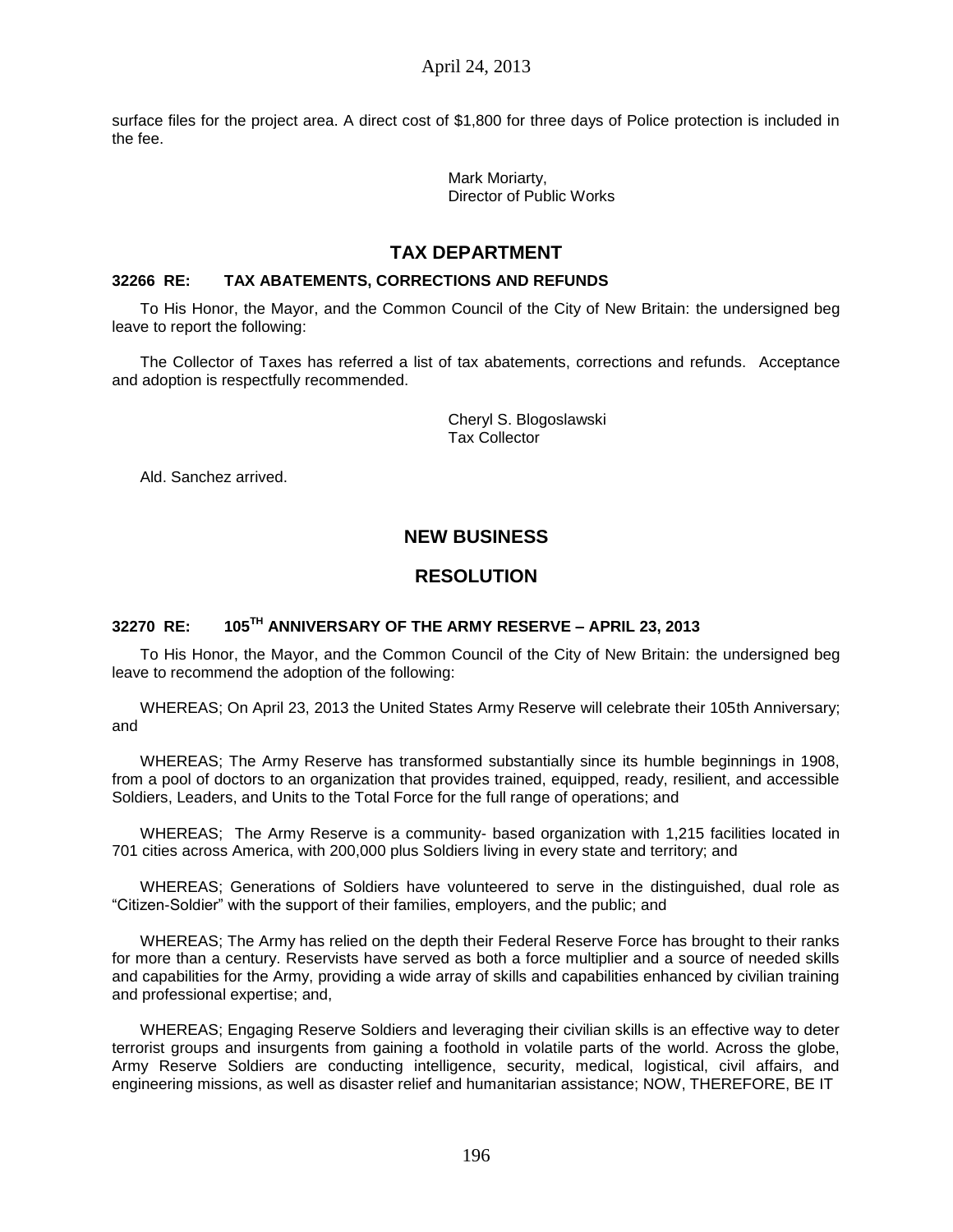RESOLVED; that the Common Council thanks the soldiers, families, communities, employers, and others who have helped to transform the Army Reserve into the life-saving and life-sustaining force for the nation they are.

> Alderwoman Suzanne Bielinski Alderwoman Shirley Black Alderman Rha-Sheen Brown Alderman Carlo Carlozzi, Jr. Alderman Roy Centeno Alderwoman Tonilynn Collins Alderman David DeFronzo Alderman J. Tobias Freeman Alderman Jamie Giantonio Alderman Lawrence Hermanowski Alderwoman Eva Magnuszewski Alderman Wilfredo Pabon Alderman Adam Platosz Alderman Emmanuel Sanchez Alderman Michael Trueworthy

Ald. Trueworthy moved to accept and adopt, seconded by Ald. Bielinski. Resolution adopted unanimously. Approved April 26, 2013 by Mayor Timothy O'Brien Jr.

Ald. Trueworthy moved to suspend the rules to allow Mayor O'Brien to address the Council for a presentation, seconded by Ald. Bielinski. So voted.

Carl Venditto joined the Mayor at the podium as the Mayor read a proclamation and presented it to Mr. Venditto. The proclamation honored the United States Army Reserve on the their 105th anniversary.

The Mayor then asked that a moment of silence be observed in memory of those recently lost in the bombing in the City of Boston and a moment of prayer for those who were injured.

## **REPORTS OF STANDING COMMITTEES, BOARDS, COMMISSIONS AND DEPARTMENTS**

## **PURCHASING DEPARTMENT**

### **32258 RE: ON-CALL ROOT CONTROL SERVICES FOR THE PUBLIC WORKS DEPT.**

To His Honor, the Mayor, and the Common Council of the City of New Britain: the undersigned beg leave to report the following:

Public Bid No. 3705 was solicited and received in accordance with the Purchasing Ordinances of the City of New Britain for On-Call Root Control Services of City sewer pipes for the Public Works Department. Funding for this purchase is available in the Public Works Department, Utilities Division's account number 208315101-5659, Sewer Fund, Operating Materail and Supplies.

Invitations to bid were solicited and the bid was duly advertised in the New Britain Herald Newspaper, the City and State of Connecticut's Department of Administration Services websites and mailed to thirteen (13) Root Control Companies. The Purchasing Agent did not receive any letters from the Root Control Companies on the mailing list who indicated that they could not respond to the bid request. The responses received are on file in the Town Clerk's Office.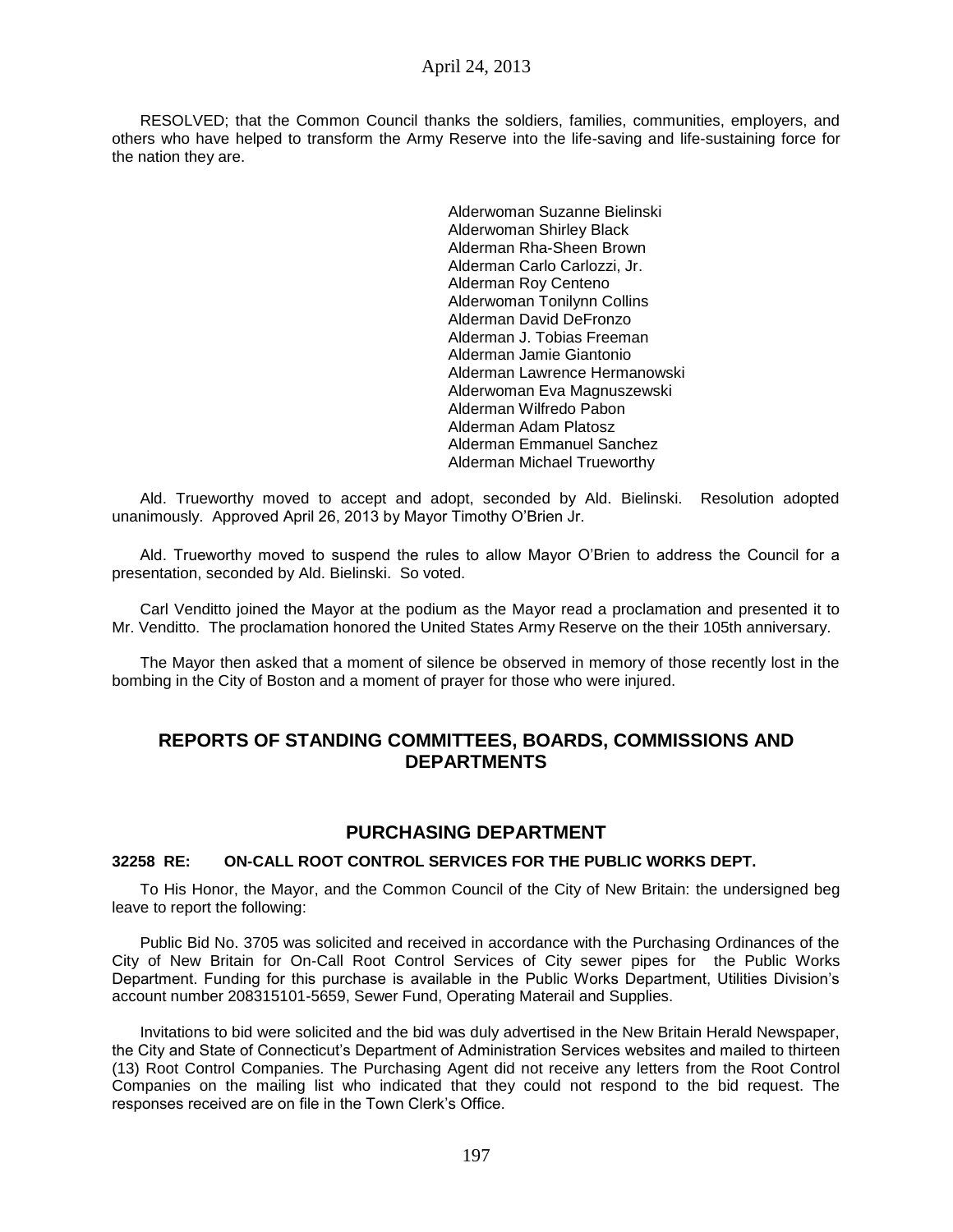The bids were reviewed for conformance to specifications by the Public Works Department, Utilties Division's Administration and the Purchasing Agent. The low bidder, Municipal Sales of Queensbury, NY submitted a bid utilizing Metham-Sodium Chemical as its root control compound. Per the Bid specifictions this root control compound can not be used due to human health and wastewater treatment plant concerns indicated by the EPA's memorandum EPA-728-R-09-310 dated May 2009. Therefore the Deputy Director of the Public Works Department, Utility Division is recommending that the bid be awarded to Duke's Root Contoll, Inc of Syracuse, NY who submitted the lowest bid and met all of the specifications for the Root Contol Services. Duke's Root Contol, Inc has provided these services to the Public Works Department in the past and was awarded the bid the last time it was put out to bid.

RESOLVED: That the Purchasing Agent is hereby authorized to enter into a contract to issue a Purchase Order for On-Call Root Control Services for a two (2) year period from May 01, 2013 to April 30, 2015 with Duke's Root Controll, Inc of Syracuse, NY for the Public Works Department, Utilities Division, per the attached pricing, terms and conditions of Public Bid No. 3705.

> Jack Pieper Purchasing Agent

Ald. Bielinski moved to accept and adopt, seconded by Ald. Trueworthy. So voted. Approved May 3, 2013 by Mayor Timothy E. O'Brien.

# **NEW BUSINESS**

## **RESOLUTIONS**

#### **32267 RE: AUTHORIZING THE PURCHASE OF 100 CLEAN CARTS FROM CESCO OF NEW HAVEN, CT**

To His Honor, the Mayor, and the Common Council of the City of New Britain: The undersigned beg leave to recommend the adoption of the following:

Whereas, In May 2007 the City of New Britain Public Bid No. 3360 was solicited and received in accordance with the Purchasing Ordinances of the City of New Britain for Clean Carts rotationally molded 96/64 gallon universal/nestable containers that can be emptied by a road/side loader or auto arm;

WHEREAS, The bids were reviewed for conformance to specifications by Public Works Administration and the Purchasing Agent and on June 27, 2007 the City of New Britain Common Council approved Resolution # 29708 authorizing the purchase of Clean Carts from Cesco of New Haven CT;

WHEREAS, In July 2007 a purchase order was issued to Cesco for the purchase of over 24,000 Toter brand Clean Carts in the amount of \$1,455,373;

WHEREAS, As a result of a successful rental program and the replacement of toters damaged by residents and/or the trash haulers that are not covered under Cesco's warranty, the Public Works Department no longer has any more surplus Clean Carts and it is necessary to place an order for additional Clean Carts;

WHEREAS, The original bid expired in 2010, but a price of \$79.50 per container was negotiated with CESCO for a quantity of 100 Toter carts, including shipping and handling;

WHEREAS, Funding is available for the purchase of 100 Clean Carts in Account Number 001315004- 5659;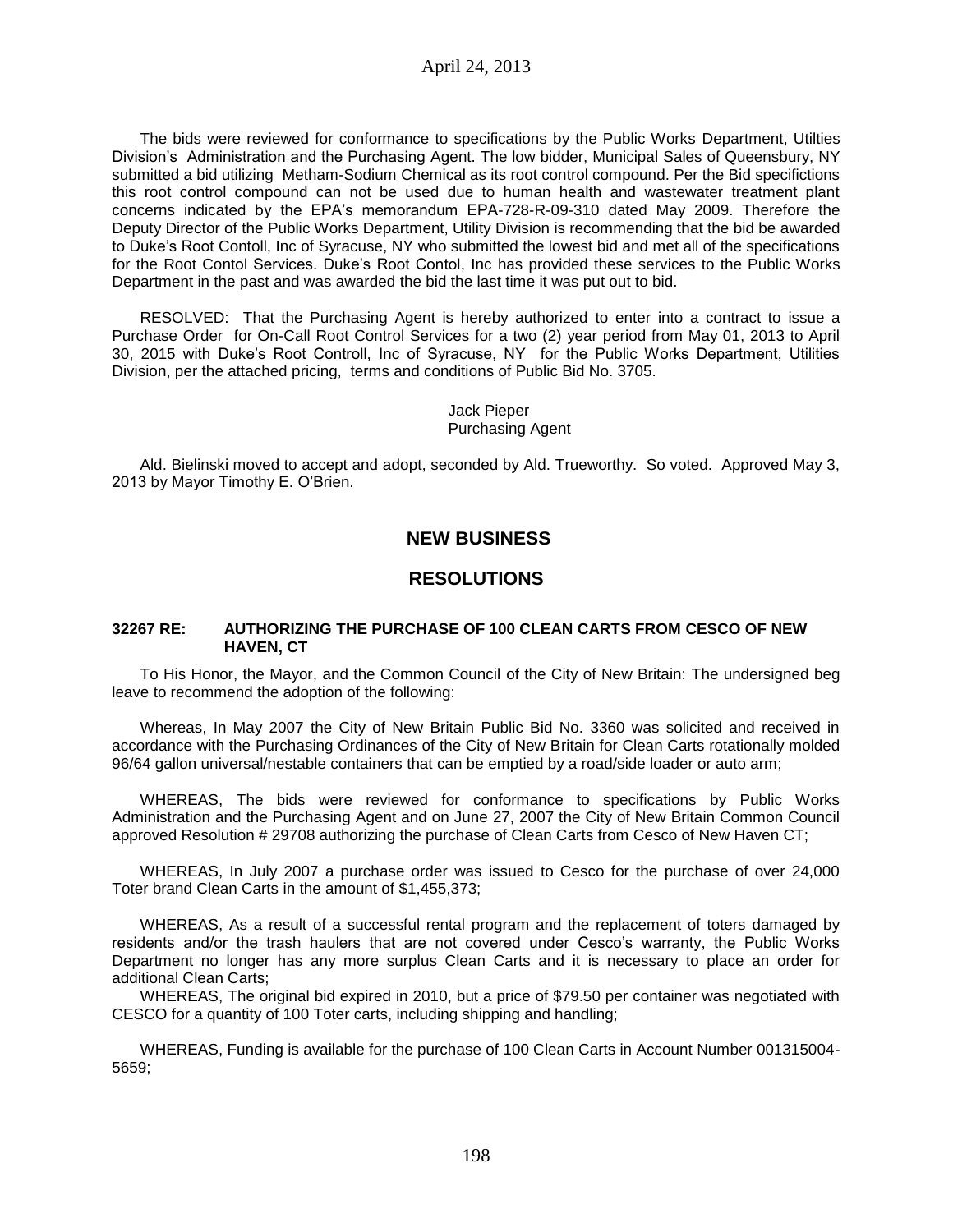RESOLVED: That the Purchasing Administrator is hereby authorized to issue a purchase order not to exceed \$7,950 for the purchase of 100 Clean Carts from Cesco of New Haven CT.

> Alderwoman Tonilynn Collins Alderman Eva Magnuszewski Alderman Wilfred Pabon Alderman Carlo Carlozzi, Jr. Alderman Emmanuel Sanchez

Ald. Collins moved to accept and adopt, seconded by Ald. Hermanowski. So voted. Approved May 3, 2013 by Mayor Timothy E. O'Brien.

## **32268 RE: STATE GRANT TO THE NEW BRITAIN POLICE DEPT. - \$31,428**

To His Honor, the Mayor, and the Common Council of the City of New Britain: the undersigned beg leave to recommend the adoption of the following:

WHEREAS, the State Office of Policy and Management (OPM) has awarded the New Britain Police Department a \$31,428 grant to purchase sole source policy management software, a supervisor SUV and replacements for broken TASERS, and

WHEREAS, the purpose of this resolution is to formally allocate these funds in a budget amendment for the period April 15, 2013 to September 30, 2013, and THEREFORE BE IT

RESOLVED, that Mayor Timothy O'Brien is authorized to execute all grant documents with the State Office of Policy and Management on behalf of the City of New Britain, and FURTHERMORE

RESOLVED, that a budget amendment be made for this software and equipment grant to formally appropriate \$31,428, and authorization to purchase the software and equipment as follows:

| Revenue:       |                                                                                                                                                                        |          |
|----------------|------------------------------------------------------------------------------------------------------------------------------------------------------------------------|----------|
| 269211144-4222 | Revenue – State of CT                                                                                                                                                  | \$31,428 |
|                | <b>Total Revenue</b>                                                                                                                                                   | \$31,428 |
| Expenditures:  |                                                                                                                                                                        |          |
| 269211144-5352 | <b>Policy and Procedure Management Software</b>                                                                                                                        | \$18,041 |
| 269211144-5742 | 4WD Tahoe, Marked SUV                                                                                                                                                  | \$10,160 |
| 269211144-5614 | <b>TASERS</b>                                                                                                                                                          | \$3,227  |
|                | <b>Total Expenditures</b>                                                                                                                                              | \$31,428 |
|                | Ald. Suzanne Bielinski - Police Liaison<br>Ald. Carlo Carlozzi, Jr. - Police Liaison<br>Ald. Roy Centeno - Police Liaison<br>Ald. Lawrence Hermanowski- Police Liaison |          |

Ald. Bielinski moved to accept and adopt, seconded by Ald. Pabon. So voted. Approved May 3, 2013 by Mayor Timothy E. O'Brien.

Ald. Wilfredo Pabon - Police Liaison Ald. Emmanuel Sanchez - Police Liaison

## **31512-1 RE: PHASE 2 PLAN FOR SANITARY SEWER INFILTRATION AND INFLOW PLANNING – AGREEMENT WITH CEI**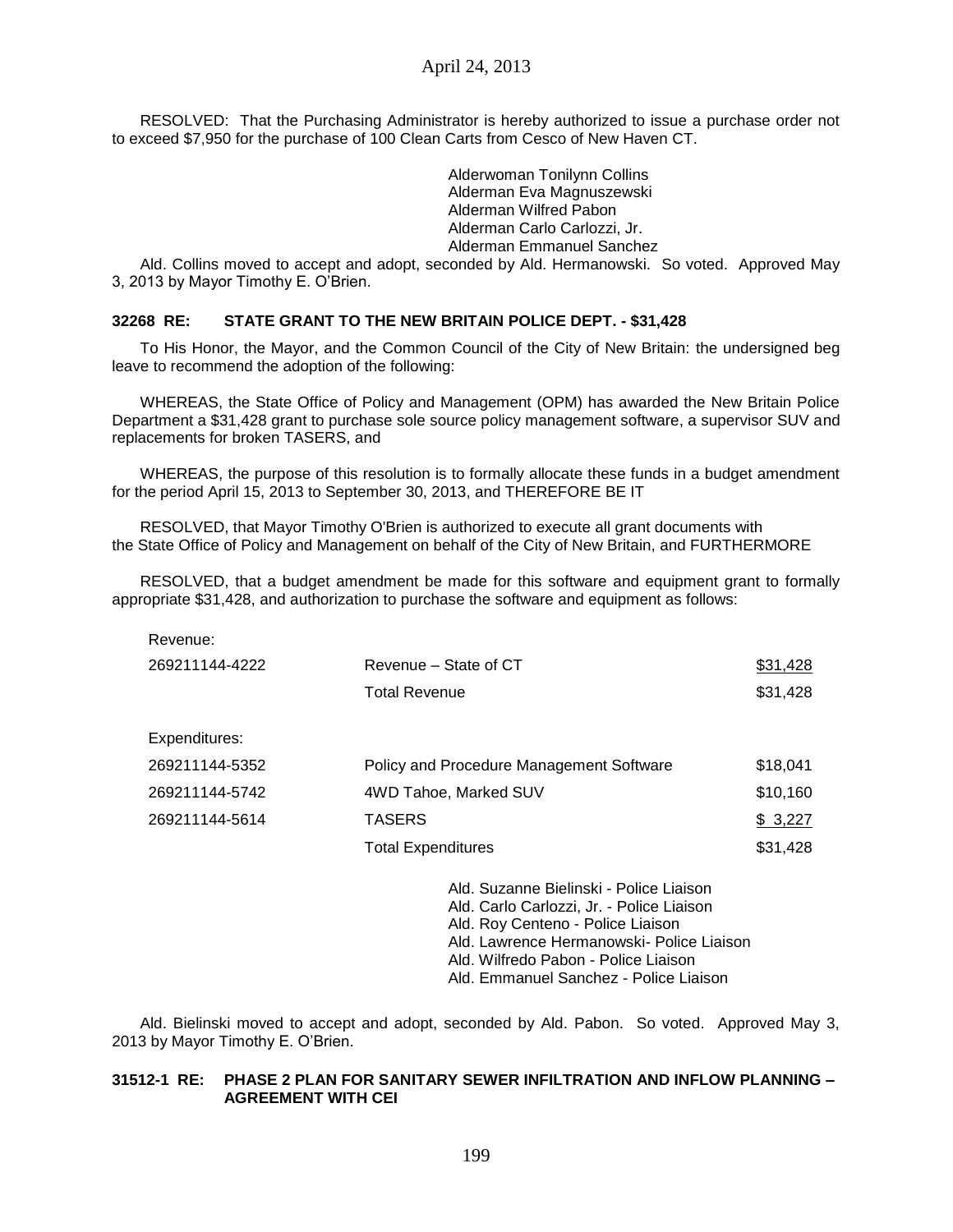To His Honor, the Mayor, and the Common Council of the City of New Britain: The undersigned beg leave to recommend the adoption of the following:

WHEREAS, the City of New Britain is under Connecticut Department of Energy and Environmental Protection (DEEP) Consent Order to undertake and complete the actions necessary to eliminate the excess inflow and infiltration, and all cross connections to its sanitary sewer collection system;

Whereas, through a quality based selection process under Public Bid 3513, the City of New Britain Public Works Department determined Comprehensive Environmental Incorporated (CEI) to be the most qualified consultant to perform the next phase of Long Term Planning and Infiltration and Inflow reduction analysis on the City of New Britain's sanitary sewer collection system.

WHEREAS, the New Britain Public Works Department through Resolution #31512 entered into agreement with CEI for Phase 1 of Infiltration and Inflow Planning which identified priority subareas to be further studied;

WHEREAS, based on review of the first task of the Phase 2 Plan involving flow monitoring it was determined the survey area needs to be increased;

WHEREAS, CEI has prepared a revised scope of work for Phase 2 of Infiltration and Inflow Planning which identifies \$739,600 of work to address all of the priority subareas identified in Phase 1 and identified by the completed Phase 2 flow monitoring ;

WHEREAS, the first task of the Phase 2 Plan involved \$214,600 of flow monitoring has been completed and is eligible for the Clean Water Fund Planning Grant;

WHEREAS, the Phase 1 agreement with CEI included pursuing a Clean Water Fund Planning Grant through the Connecticut DEEP, which if awarded, will fund 55% of the remaining Phase 2 Plan for Sanitary Sewer Infiltration and Inflow Planning;

WHEREAS, the second task of the Phase 2 Plan involves \$525,000 of a sewer system evaluation survey that includes TV inspections, isolation flow monitoring, manhole inspections, dye water testing, smoke testing, building inspections and ground water monitoring, which needs to be done this spring during high ground water season and is eligible for the Clean Water Fund Planning Grant;

WHEREAS; funding is available for this work in the Public Works Sewer Inflow and Infiltration Bond Account Number 0082618901-5453;

THEREFORE BE IT RESOLVED, that the Common Council authorizes the Department of Public Works to enter into agreement with CEI and the Purchasing Agent to issue a purchase order in the amount of \$525,000 to CEI for the work as outlined in their scope of services dated April 10, 2013.

> Alderwoman Tonilynn Collins Alderwoman Eva Magnuszewski Alderman Carlo Carlozzi, Jr. Alderman Wilfredo Pabon Alderman Emmanuel Sanchez

Ald. Collins moved to accept and adopt, seconded by Ald. Magnuszewski. So voted. Approved May 3, 2013 by Mayor Timothy E. O'Brien.

Ald. Trueworthy moved the Council enter into Executive Session to discuss four resolutions - item 32269 and they be accompanied by the Mayor, the Personnel Director, and the Associate City Attorney; item 32271 and they be accompanied by the Mayor and the Associate City Attorney; item 32272 and they be accompanied by the Mayor, Atty. Michael Carrier, and the Associate City Attorney. Due to a possible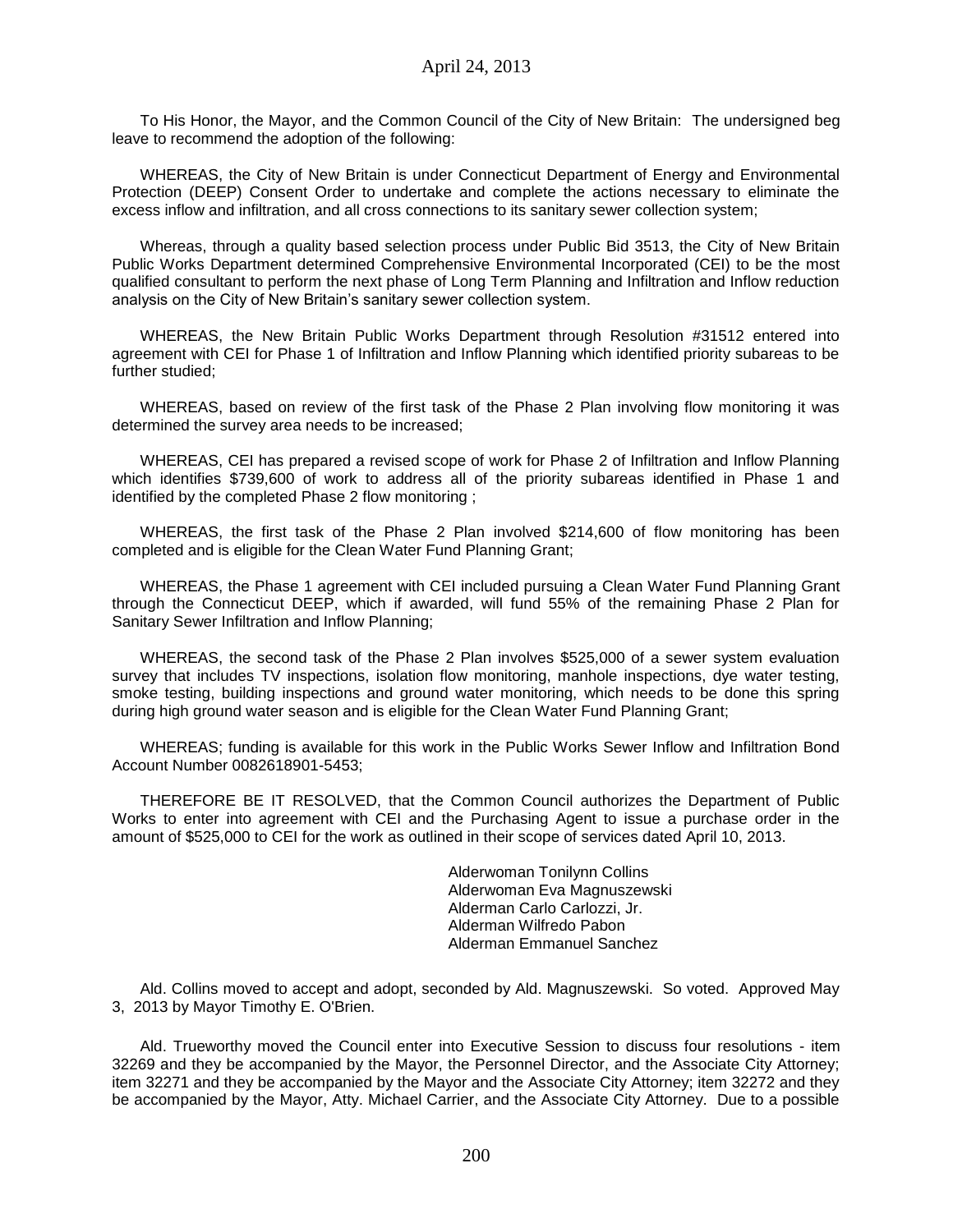conflict of interest, Ald. Pabon, Ald. Sanchez and Ald. DeFronzo recused themselves from the discussion of item 32272. Motion seconded by Ald. Bielinski. Roll call vote – all members present voted in favor. Executive Session began at 8:16 p.m.

The Council voted to return to regular order at 9:34 p.m. on motion of Ald. Trueworthy, seconded by Ald. Bielinski.

### **32269 RE: APPROVAL OF AGREEMENT BETWEEN CITY OF NEW BRITAIN AND LOCAL 1303 – TECHNICAL UNION**

To His Honor, the Mayor, and the Common Council of the City of New Britain: the undersigned beg leave to recommend the adoption of the following:

APPROVAL OF AGREEMENT BETWEEN THE CITY OF NEW BRITAIN AND LOCAL 1303 – TECHNICAL UNION

WHEREAS, The City of New Britain and Local 1303 have concluded negotiations and reached a tentative agreement for a collective bargaining agreement covering the period July 1, 2010 to June 30, 2014; and

WHEREAS, Local 1303 members have ratified the tentative agreement; and

WHEREAS, Action is required by the Common Council of the City of New Britain in accordance with Ordinances of the City of New Britain and Connecticut General Statutes; now therefore be it

RESOLVED, That the proposed agreement between the City of New Britain and Local 1303 be and hereby is approved by the Common Council of the City of New Britain.

### Alderwoman Suzanne Bielinski

Ald. Bielinski moved to accept and adopt, seconded by Ald. Trueworthy. So voted. Approved April 26, 2013 by Mayor Timothy E. O'Brien.

### **32271 RE: LEASE AGREEMENT WITH S'CREAM NB LLC – RESTAURANT AT 159 MAIN STREET**

To His Honor, the Mayor, and the Common Council of the City of New Britain: the undersigned beg leave to recommend the adoption of the following:

WHEREAS; The City of New Britain has completed construction of a new Police Station located at Main Street which contains unfinished space on the first floor for commercial development; and

WHEREAS; the city advertised to lease the commercial space, including 740 square feet at 159 Main Street; and

WHEREAS; S'cream NB LLC, a proposed Gourmet Sandwich/Waffle Restaurant, has been presented by Avner Krohn as a tenant for this commercial space; and

WHEREAS; Mr. Krohn has been a successful developer of numerous properties in downtown New Britain; now, therefore, be it

RESOLVED; That Timothy E. O'Brien, Jr., Mayor, be and is authorized to complete the negotiations and is authorized to sign and execute the Lease Agreement on behalf of the City of New Britain with S'cream NB LLC for the lease of 740 square feet at 159 Main Street.

### Alderman Michael Trueworthy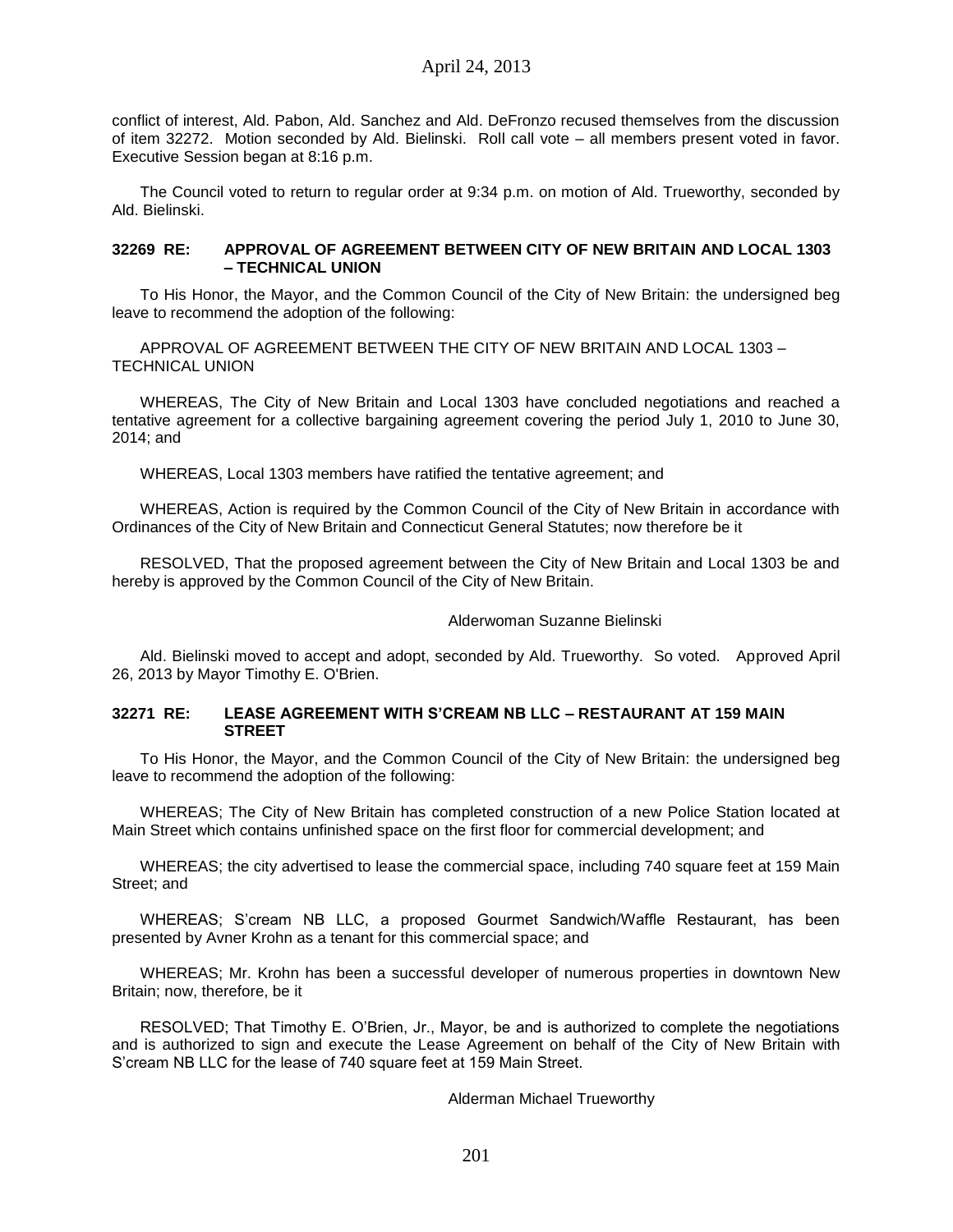Ald. Trueworthy moved to accept and refer to the Committee on Planning, Zoning and Housing, seconded by Ald. Bielinski. So voted. Approved April 26, 2013 by Mayor Timothy E. O'Brien.

### **32272 RE: AUTHORIZING THE MAYOR TO NEGOTIATE AN AGREEMENT WITH THE HUMAN RESOURCES AGENCY (HRA) TO EXEMPT THE HRA FROM ITS REAL ESTATE TAX LIABILITY ON ITS PROPERTY AT 180 CLINTON STREET**

### HIKING ON PUBLIC WATERSHED LAND DEED MODIFICATION AT 180 CLINTON STREET

To His Honor, the Mayor, and the Common Council of the City of New Britain: the undersigned beg leave to recommend the adoption of the following:

Whereas, the City of New Britain transferred real property known as 180 Clinton Street, New Britain, Connecticut to the Human Resources Agency of New Britain, Inc. ("HRA") by Quit Claim Deed dated July 12, 2006 and recorded in Volume 1659 at Page 972 of the New Britain Land Records to which reference may be had; and

Whereas, said Quit Claim Deed contained a special condition requiring HRA to pay real property taxes on real estate known as 180 Clinton Street, New Britain, Connecticut for a minimum period of twenty five (25) years ("Special Condition") and

Whereas, HRA, which was founded in 1964 as a not-for-profit organization with the mission to help families escape the circle of poverty and improve the quality of life and serves thousands of City residents each year, has determined that it would not be possible to continue the current level of service if it were required to pay real estate taxes on its property at 180 Clinton Street which would otherwise be tax exempt under the laws of the State of Connecticut but for the Special Condition; and

Whereas, the City of New Britain recognizes the benefits of the services provided by HRA and desires to assist HRA in maintaining its current level of service; now therefore be it

Resolved, That Timothy O'Brien, Mayor, be and is hereby authorized to take such steps which are necessary to release the Special Condition effective retroactively to the Grand List of October 1, 2011 in order that HRA not incur the real estate tax liability, contingent on entering of an Agreement between the City and HRA for HRA to provide services for the people of the city, and be it further

Resolved, that the Mayor is hereby authorized to negotiate and sign such Agreement on behalf of the city.

#### Ald. Michael Trueworthy

Ald. Pabon, Sanchez and Defronzo recused themselves due to a possible conflict of interest. Ald. Trueworthy moved to accept and adopt, seconded by Ald. Collins. Ald. Trueworthy moved to amend the title to read "Deed Modification at 180 Clinton Street", seconded by Ald. Bielinski. So voted. RESOLUTION AS AMENDED ADOPTED WITH ALD. GIANTONIO OPPOSED. Approved April 26, 2013 by Mayor Timothy E. O'Brien.

Ald. Pabon, Sanchez and DeFronzo returned to the Chambers.

### **31793-1 RE: AUTHORIZING THE MAYOR TO EXTEND THE CONTRACT FOR PROFESSIONAL ECONOMIC DEVELOPMENT CONSULTING SERVICES WITH PUDLIN STRATEGIC COMMUNICATIONS, LLC**

To His Honor, the Mayor, and the Common Council of the City of New Britain: the undersigned beg leave to recommend the adoption of the following: